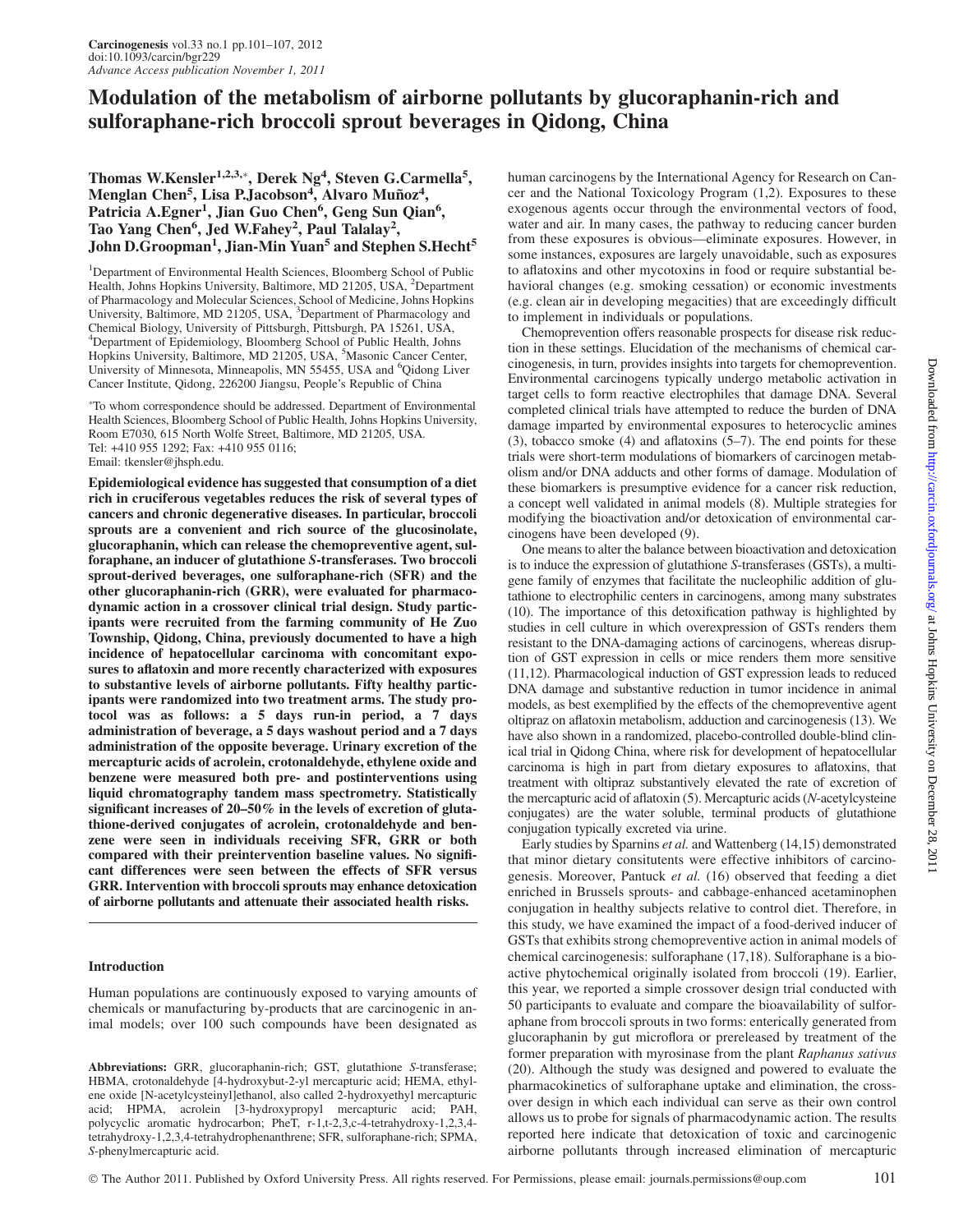acids is enhanced by consumption of broccoli sprout beverages rich in sulforaphane or its plant-derived precursor glucoraphanin. Selection of the pollutant biomarkers for this analysis was predicated on (i) their known metabolism to mercapturic acids via GSTs (21–23), (ii) availability of sensitive and selective analytical methods for quantitation under conditions of ambient environmental exposures (24), (iii) the omnipresent 'Asian Brown Cloud' that covers this region for substantial portions of the year (25) and (iv) earlier detection of biomarkers of the air pollutant phenanthrene in biospecimens obtained from nonsmoking residents of rural areas of Qidong that indicated exposure levels several fold higher than those found in urban smokers in the USA (7).

## Materials and methods

#### Study design and participants

Adults in good general health without a history of major chronic illnesses were randomized into two intervention arms in a crossover trial design for comparing two forms of broccoli sprout extracts: glucoraphanin-rich (GRR) and sulforaphane-rich (SFR). Full details of the study design and pharmacokinetic measures have been published recently (20). Study participants were recruited from the villages of Yuan He and Wu Xing in the rural farming community of He Zuo Township, Qidong, Jiangsu Province, China in the fall of 2009. There were 17 men (34%) and 33 women (66%) with a median age of 46 (range 29–62) years enrolled in the study. Written informed consent was obtained from all participants. The protocol was approved by the Institutional Review Boards of the Johns Hopkins Medical Institutions, the University of Minnesota, and the Qidong Liver Cancer Institute and registered with [ClinicalTrials.gov](http://ClinicalTrials.gov) (NCT01008826).

As shown in Figure 1, participants consumed a 'placebo' beverage during a 5 days run-in before randomization to either a GRR or an SFR beverage for the next 7 days. After an additional 5 days washout period, participants received the alternate broccoli-derived beverage from their first allocation for a final 7 days. The study was conducted using lyophilized broccoli sprout powders rich in either glucoraphanin or sulforaphane that were produced by the Cullman Chemoprotection Center at Johns Hopkins University, School of Medicine, Department of Pharmacology and Molecular Sciences and were rehydrated in dilute mango juice just prior to dosing. Briefly, specially selected broccoli seeds were grown for 3 days, at a BroccoSprouts<sup>TM</sup> commercial green-sprouting facility, under license from Johns Hopkins University using controlled light and moisture conditions. All further processing was performed at a food processing facility (Oregon Freeze Dry, Albany, OR) by plunging

them into boiling deionized water in a steam-jacketed kettle and boiling for 30 min. The resulting GRR aqueous extract was then lyophilized and the glucoraphanin titer of the resulting powder was determined by high-performance liquid chromatography (26) to be 329  $\mu$ mol/g powder (14.3%) when assayed just prior to use in the clinical study. To prepare an SFR powder, the GRR aqueous extract was filtered, cooled to  $37^{\circ}$ C and treated with myrosinase, an enzyme released from a small amount of daikon (Raphanus sativus) sprouts, for 4 h in order to hydrolyze the glucosinolates to isothiocyanates and then lyophilized. Isothiocyanate and sulforaphane levels were quantified by cyclocondensation analysis (27) and by direct high-performance liquid chromatography  $(26,28)$ , respectively. Sulforaphane content at time of use was  $202 \mu m o l/g$ powder (3.6%), which represented 91% of the total isothiocyanate content in the powder. The bulk powders were tested for microbial contaminants prior to release by Oregon Freeze Dry and again upon receipt in Baltimore. Both powder preparations were stored in sealed bags in a locked, dedicated -80°C freezer until reconstitution of the study beverages. Daily allotments of each powder were dissolved in sterile water such that resultant doses were 2.43 g of GRR powder or 0.743 g of SFR powder. An equal volume of mango juice (Del Monte; Lotte Chilsung Beverage Co., Seoul, Korea) was added with vigorous mixing prior to transfer of 100 ml individual doses into sterile 330 ml commercial bottled water bottles for daily distribution to study participants. The juice served to mask flavor and taste but had no effect on the stability of the phytochemicals; nor did the juice contribute any enzyme inducer activity to the beverage (data not shown). The daily doses were 800 µmol of glucoraphanin in GRR and 150 µmol of sulforaphane in SFR beverages. The mango-water beverage without addition of any powder was administered to participants as a placebo during the run-in and washout phases of the study. Participants were requested to refrain from eating cruciferous vegetables during the 24 days period of the study. Overnight (roughly 12 h), urine samples were collected by participants and delivered to study supervisors each morning in urine collection bottles containing ascorbic acid. Volumes were measured, and aliquots prepared and transported to the Qidong Liver Cancer Institute for initial storage at  $-20^{\circ}$ C.

#### Biomarker analyses

Urinary mercapturic acid metabolites of the following airborne pollutants were quantified: for acrolein [3-hydroxypropyl mercapturic acid (HPMA)], for crotonaldehyde [4-hydroxybut-2-yl mercapturic acid (HBMA)], for benzene [S-phenyl mercapturic acid (SPMA)] and for ethylene oxide [N-acetylcysteinyl]ethanol, also called 2-hydroxyethyl mercapturic acid (HEMA)]. All mercapturic acids were quantified by isotope-dilution mass spectrometry as described previously (29). r-1,t-2,3,c-4-Tetrahydroxy-1,2,3,4-tetrahydroxy-1,2,3,4-tetrahydrophenanthrene (PheT) was measured by gas chromatography–mass spectrometry as described by Hecht et al. (30). Creatinine was assayed by the Hagerstown Medical Laboratory,



Fig. 1. Outline of the intervention protocol, schedule and timeline. Placebo beverages (dilute mango juice) were administered daily, shortly before dinner, for five consecutive days (run-in). Participants were randomized to receive either the GRR beverage containing 800 µmol glucoraphanin or the SFR beverage containing 150 lmol sulforaphane for seven consecutive days. The placebo beverage was then administered for five consecutive days (washout), at which time crossover assignments of the study beverages were consumed nightly for an additional 7 days. Overnight voids (0–12 h) were collected each morning on days 1 through 24. In addition, follow-up daytime voids (12–24 h) were collected on days 6, 12, 18 and 24. Symbols indicate the samples selected for determinations of the mercapturic acid biomarkers of airborne pollutants (days 5, 12, 17 and 24).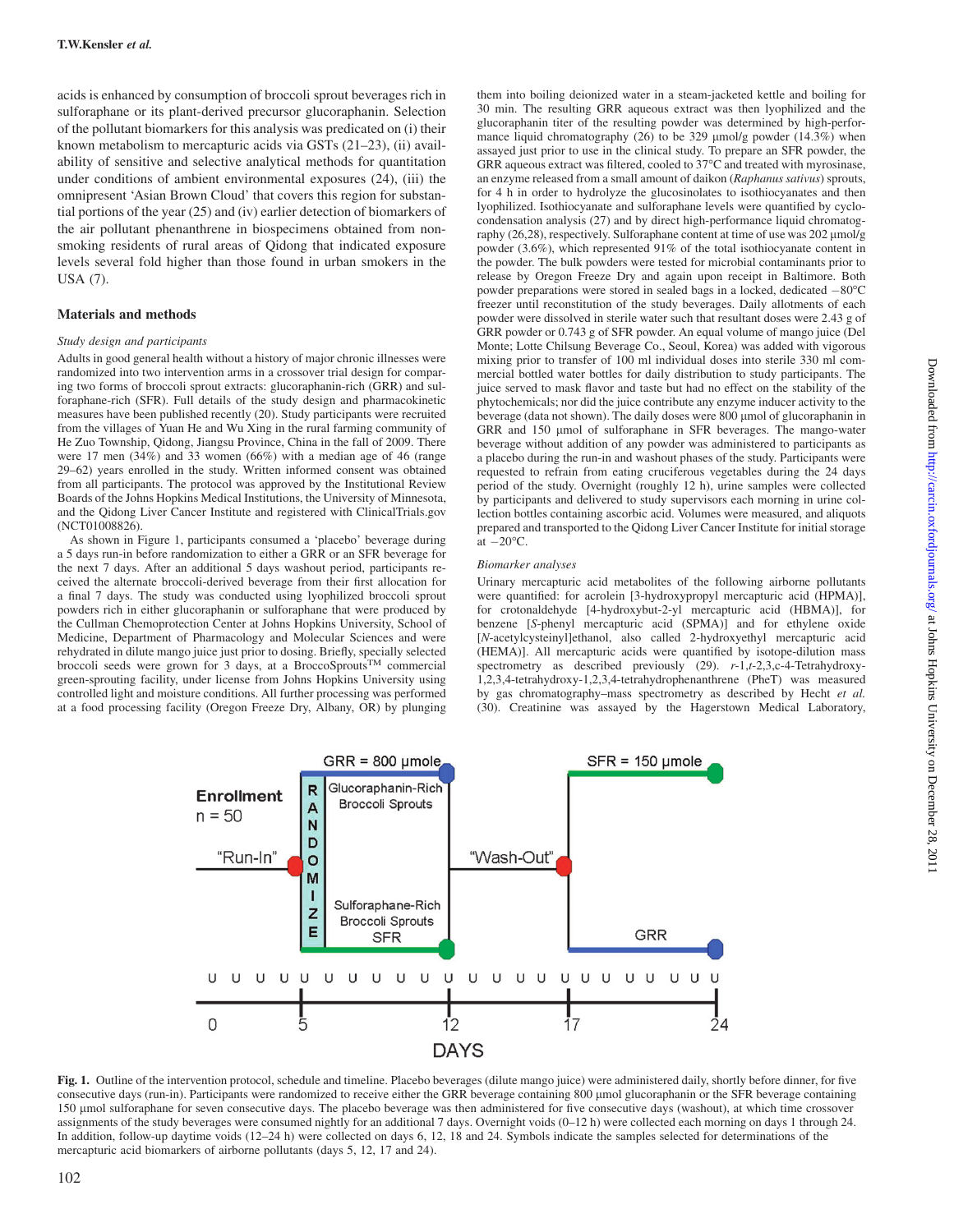Hagerstown, MD. Limits of quantification were as follows (pmol/mg creatinine): HPMA 2, HBMA 0.2, SPMA 0.01, HEMA 0.2 and PheT 0.0001.

#### Statistical analysis

The primary outcomes of the analyses were levels of four urinary biomarkers: mercapturic acid conjugates of crotonaldehyde, acrolein, ethylene oxide and benzene, collected at Day 5 (end of run-in), Day 12 (end of first treatment phase), Day 17 (end of wash-out) and Day 24 (end of second treatment phase). The analysis consisted of describing and comparing: (i) the pretreatment biomarker levels (Day 5 and Day 17) and (ii) the posttreatment levels relative to the pretreatment levels. Medians and interquartile ranges were the primary summary statistics for biomarker levels. To determine the effectiveness of the run-in and wash-out phases, the within-individual biomarker levels at Day 5 and Day 17 were compared (i.e.  $H_0$ : pre-SFR level at Day 5/pre-GRR level at Day 17 = 1 and vice versa for the other treatment arm) as well as the pretreatment levels between treatment arms (i.e.  $H_0$ : pre-SFR level at Day  $5 =$  pre-SFR level at Day 17 and the same for pre-GRR levels). The putative effect of treatment on biomarker levels was described by the within-individual ratio of posttreatment level to pretreatment level (i.e. posttreatment at Day 12/pretreatment at Day 5 and posttreatment at Day 24/pretreatment at Day 17). For each treatment (SFR or GRR), the null hypothesis was that there was no difference between posttreatment level and pretreatment level (i.e.  $H_0$ : the median ratio is equal to 1).

Non-parametric tests were used to detect significant differences in biomarker levels by run-in/washout and treatment phase at the  $P \le 0.05$  level. The Wilcoxon signed-rank test was used for within-individual comparisons (i.e. paired data), in which individuals serve as his or her own control. The rank-sum test was used for two sample comparisons (e.g. comparing pre-SFR biomarker levels on Day 5 versus Day 17).

#### Results

#### Levels of mercapturic acid biomarkers at baseline

Urinary levels of the mercapturic acids of acrolein, crotonaldehyde, ethylene oxide and benzene were measured in all study participants on Day 5 (the last day of the run-in phase) and on Day 17 (the last day of the washout phase). As noted in Figure 1, these samples were collected during the overnight period just prior to the initiation of the first and second waves of the crossover interventions with SFR and GRR.

Table I presents the medians, interquartile ranges and geometric means for pretreatment levels, where each individual contributes two urine samples while not receiving treatment (i.e. at Day 5 and Day 17). The geometric means combining smokers and non-smokers tended to slightly overestimate the medians indicating some extreme values in a positively skewed distribution. These values are largely due to 1.5- to 5-fold higher levels among smokers. The geometric means among non-smokers are presented for a comparison with previously reported values in a different non-smoking population [i.e. Singaporean women (29)]. Mercapturic acid levels of crotonaldehyde and acrolein in the Qidong non-smoking population were slightly higher than those in the Singaporean population while that of ethylene oxide was about the same. Levels of the benzene biomarker SPMA were 5-fold higher in the Qidong population.

Effects of GRR and SFR on excretion of mercapturic acid biomarkers Biomarker levels prior to each treatment were compared at the withinindividual level to determine whether the levels after the washout

phase were different from levels at run-in (i.e. prior to treatment). The ratio of biomarker levels of Day 17 to Day 5 were calculated for each individual by treatment arm. There was no significant difference between biomarker levels at Day 17 compared with Day 5 in either treatment arm (signed rank  $P > 0.10$  for each comparison; results available in [Supplementary Table 1](http://www.carcin.oxfordjournals.org/lookup/suppl/doi:10.1093/carcin/bgr229/-/DC1), Carcinogenesis Online). Since these levels were not different within individuals, the pre-SFR and pre-GRR biomarker levels between treatment arms were compared (e.g. Day 5 for the SFR $\rightarrow$ GRR treatment group versus Day 17 for the GRR $\rightarrow$ SFR treatment group). The pretreatment levels were not different between treatment arms (rank sum  $P > 0.35$ ; results available in [Supplementary Table 1](http://www.carcin.oxfordjournals.org/lookup/suppl/doi:10.1093/carcin/bgr229/-/DC1), Carcinogenesis Online). This provided statistical justification to collapse the different arms by treatment since both arms began each treatment at about the same biomarker level.

The pre- and posttreatment biomarker levels are summarized in Table II. The distributions of posttreatment levels were higher than pretreatment levels, with the exception of ethylene oxide levels while on GRR. Figure 2 summarizes the distributions of within-individual change in biomarker levels as the ratio of posttreatment to pretreatment levels as percentile boxplots. In most instances, 20–50% increases in the levels of mercapturide excretion were observed comparing the post- to pretreatment measures. SFR treatment was significantly associated with elevated levels of HBMA and HPMA, the mercapturic acids of crotonaldehyde and acrolein and was marginally significantly associated with elevated levels of SPMA, the mercapturic acid of benzene ( $P = 0.079$ ). GRR treatment was associated with elevated levels of HPMA and SPMA but not HBMA or HEMA. Although the median ratio of HEMA was not statistically different from 1, it was still elevated for both treatments. A comparison of treatments (i.e. SFR versus GRR) at the within-individual level showed no differences between treatments (results not shown).

As a secondary analysis of this dataset, we also compared the change in biomarker levels among smokers ( $n = 9$ ) and non-smokers  $(n = 40)$ . Prior to receiving treatment, smokers had significantly higher levels of HBMA, HPMA and HEMA, but not SPMA. Smokers had higher biomarker levels after SFR treatment, and the ratio of post- to pretreatment levels were higher than non-smokers, although this result was not statistically significant. Interestingly, the effect of GRR treatment was roughly similar between smokers and non-smokers. It is important to note that the study and analysis were not designed to determine how smoking modifies the effect of treatment on biomarker levels, and these results are presented as a glimpse toward potential future research.

## Polycyclic aromatic hydrocarbon Biomarker PheT

Many polycyclic aromatic hydrocarbons (PAHs) are metabolically activated by the formation of diol epoxides that bind to DNA leading to mutations (31). Detoxication pathways including glutathione conjugation, glucuronidation, sulfation and phenol formation compete with metabolic activation (32). PheT levels have been reported to be higher in smokers than non-smokers indicating the urinary levels of the biomarker reflect exposure and metabolic processing.

| Table I. Medians and interquartile ranges and geometric means for pretreatment biomarker levels of samples collected on Days 5 and 17 from 48 participants |                                                         |                                                           |                                                                                                   |                                                                                 |  |  |
|------------------------------------------------------------------------------------------------------------------------------------------------------------|---------------------------------------------------------|-----------------------------------------------------------|---------------------------------------------------------------------------------------------------|---------------------------------------------------------------------------------|--|--|
| Biomarker                                                                                                                                                  | Day $5$ and $17$<br>combined, median<br>$(IOR), n = 96$ | Day $5$ and $17$<br>combined, geometric<br>mean, $n = 96$ | Day $5$ and $17$<br>combined, geometric<br>mean among non-smokers,<br>$n=78$ or (smokers $n=18$ ) | Singapore population <sup>a</sup><br>(non-smoking), geometric<br>mean, $N = 50$ |  |  |
| Crotonaldehyde,<br>nmol/mg creatinine                                                                                                                      | 0.413, (0.300, 0.660)                                   | 0.512                                                     | 0.410, (1.342)                                                                                    | 0.142                                                                           |  |  |
| Acrolein, nmol/mg                                                                                                                                          | 1.711, (1.362, 2.792)                                   | 2.221                                                     | 1.713, $(6.869)$                                                                                  | 1.370                                                                           |  |  |
| Ethylene oxide, pmol/mg                                                                                                                                    | 25.08, (17.13, 49.67)                                   | 28.39                                                     | 25.43, (45.60)                                                                                    | 28.30                                                                           |  |  |
| Benzene, pmol/mg                                                                                                                                           | 0.911, (0.657, 1.483)                                   | 1.034                                                     | 0.975, (1.328)                                                                                    | 0.180                                                                           |  |  |

Geometric means for urban, non-smoking Chinese women in Singapore (29) are provided for reference.  $a^2$ Hecht et al. (29).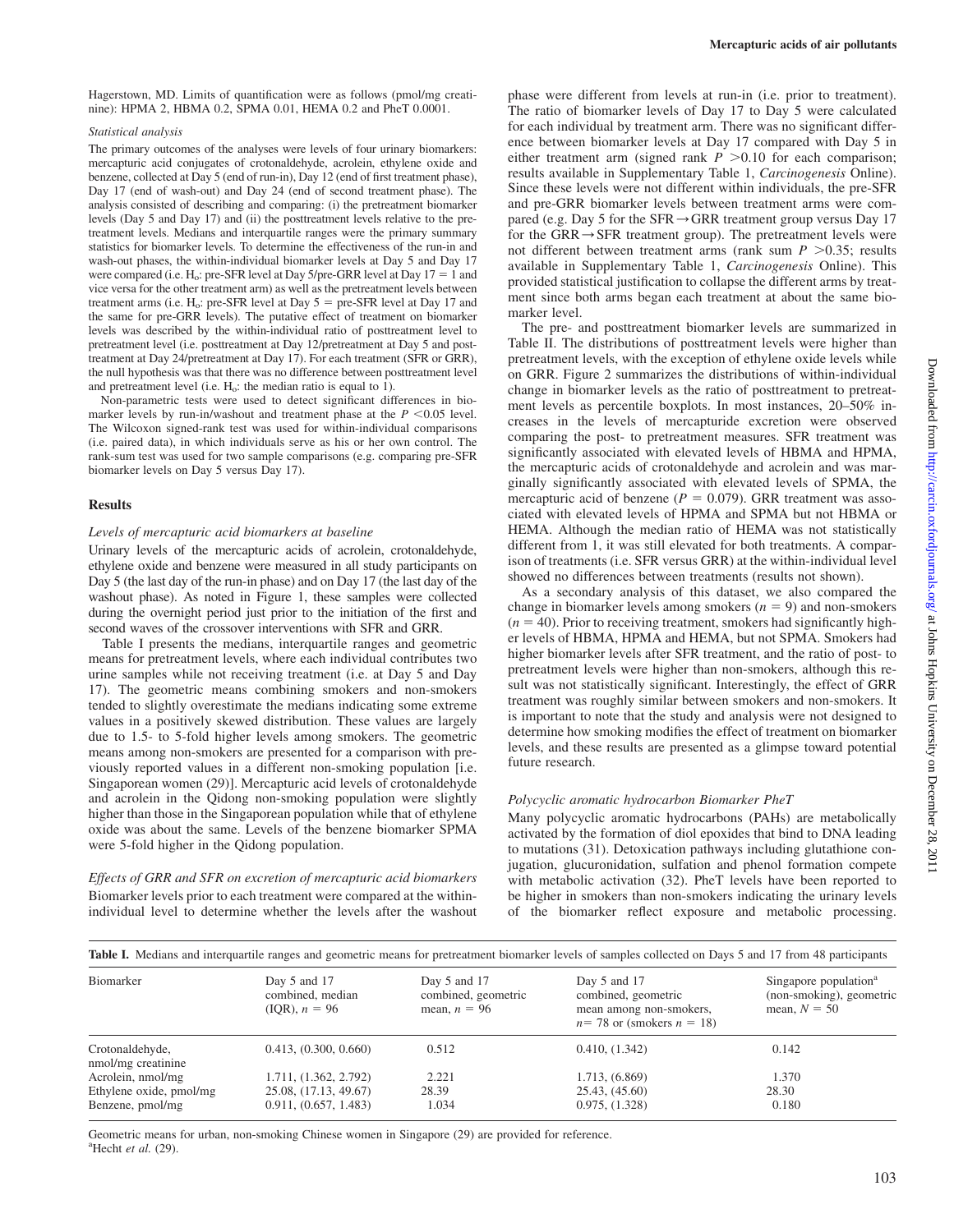**Table II.** Median (IQR) for pretreatment and posttreatment biomarker levels, combined treatment arms ( $n = 48$ )

| Biomarker                                                                                   | <b>SFR</b> treatment                                                                            |                                                                                             | <b>GRR</b> treatment                                                                      |                                                                                             |
|---------------------------------------------------------------------------------------------|-------------------------------------------------------------------------------------------------|---------------------------------------------------------------------------------------------|-------------------------------------------------------------------------------------------|---------------------------------------------------------------------------------------------|
|                                                                                             | Pretreatment levels                                                                             | Posttreatment levels                                                                        | Pretreatment levels                                                                       | Posttreatment levels                                                                        |
| Crotonaldehyde, nmol/mg<br>Acrolein, nmol/mg<br>Ethylene oxide, pmol/mg<br>Benzene, pmol/mg | 0.413(0.291, 0.642)<br>1.751(1.363, 3.210)<br>$23.47$ $(15.96, 37.50)^a$<br>0.884(0.654, 1.284) | 0.481(0.319, 0.721)<br>2.317 (1.674, 3.651)<br>26.21 (16.01, 37.32)<br>1.346 (0.730, 1.943) | 0.408(0.302, 0.730)<br>1.630(1.334, 2.662)<br>29.90 (19.19, 56.71)<br>1.003(0.660, 1.881) | 0.486(0.312, 0.904)<br>2.288 (1.472, 3.956)<br>29.86 (23.05, 56.13)<br>1.719 (1.035, 2.330) |

IQR, interquartile range.

<sup>a</sup>For the pre-SFR level of ethylene oxide, the total  $n = 49$ .



Fig. 2. Distributions of ratios of posttreatment/pretreatment biomarker levels by SFR and GRR treatment levels. Bold percentile boxplots indicate the median ratio was significantly different from 1 (signed-rank test,  $P < 0.05$ ). One extreme observation was omitted from the graph (ethylene oxide, SFR treatment, ratio = 0.02) but was included in the analysis.

Phenanthrene is also a very abundant component of indoor air pollution resulting from biomass combustion during cooking and heating (33). In the present study, we find geometric mean levels of urinary PheT in non-smokers to be 6.5 pmol/mg creatinine during the washout and run-in periods. As shown in Table III, these levels are substantially higher than measured in non-smokers in the USA, marginally higher than measured in Singaporean non-smokers and considerably lower than those measured in non-smoking Shanghai residents, albeit in samples collected more than two decades earlier under conditions when industrial pollution was lower, but coal combustion for heating was commonplace.

The predicted impact of sulforaphane on PheT formation and disposition is uncertain, as this phytochemical could influence both oxidation and conjugation pathways (35,36). Levels of this biomarker were analyzed in an earlier clinical trial in which a broccoli sprout beverage containing 400 µmol of glucoraphanin per daily dose had no overall effect when compared with placebo (7). However, a secondary analysis indicated an inverse association between PheT levels and urinary metabolites of sulforaphane ( $r = -0.39$ ;  $P < 0.001$ ), suggesting that sulforaphane might enhance the conjugation elimination of PheT or its metabolic precursors. In contrast, in this study, a  $16\%$  ( $P <$ 0.007) increase in PheT was detected after a 7 days treatment with GRR (800 µmol), whereas a 30% ( $P < 0.001$ ) increase resulted from treatment with SFR  $(150 \text{ \mu mol})$ . Nonetheless, a non-significant inverse association between total urinary sulforaphane metabolites from GRR and PheT  $(r = -0.169; P = 0.259)$  was also observed here (data not shown). No association with PheT was seen in individuals receiving SFR  $(r=-0.014; P = 0.929)$ , where sulforaphane metabolite

Table III. PheT levels (geometric means) in urine from different study cohorts

| Study (year)                 | $PheT$ (pmol/mg<br>creatinine)    | Reference     |
|------------------------------|-----------------------------------|---------------|
| Qidong (2009)                |                                   | Current study |
| Non-smokers $(n = 40)$       | 6.5                               |               |
| Smokers $(n = 9)$            | 10.1                              |               |
| Qidong (2003)                | Kensler et al. $(7)$ <sup>a</sup> |               |
| Non-smokers $(n = 87)$       | 8.0                               |               |
| Smokers $(n = 12)$           | 11.6                              |               |
| Singapore (2009)             | Hecht et al. (29)                 |               |
| Non-smokers $(n = 50)$       | 2.4                               |               |
| Shanghai (1986–1989)         | unpublished results <sup>b</sup>  |               |
| Non-smokers $(n = 84)$       | 19.3                              |               |
| Twin cities, USA (2000-2003) | Hecht et al. $(30)$ <sup>a</sup>  |               |
| Non-smokers $(n = 30)$       | 1.2                               |               |
| Smokers $(n = 31)$           | 3.8                               |               |
| Twin cities, USA (2003–2004) | Hecht et al. (34)                 |               |
| Non-smokers $(n = 10)$       | 1.4                               |               |
| Smokers $(n = 12)$           | 3.7                               |               |

<sup>a</sup>Data presented in original publications are means.

<sup>b</sup>Yuan, J.M. and Hecht S.S., unpublished results.

excretion was considerably higher and interindividual variation lower. Given the lack of clarity of potentially altered metabolic pathways of phenanthrene metabolism, the utility of PheT as a marker of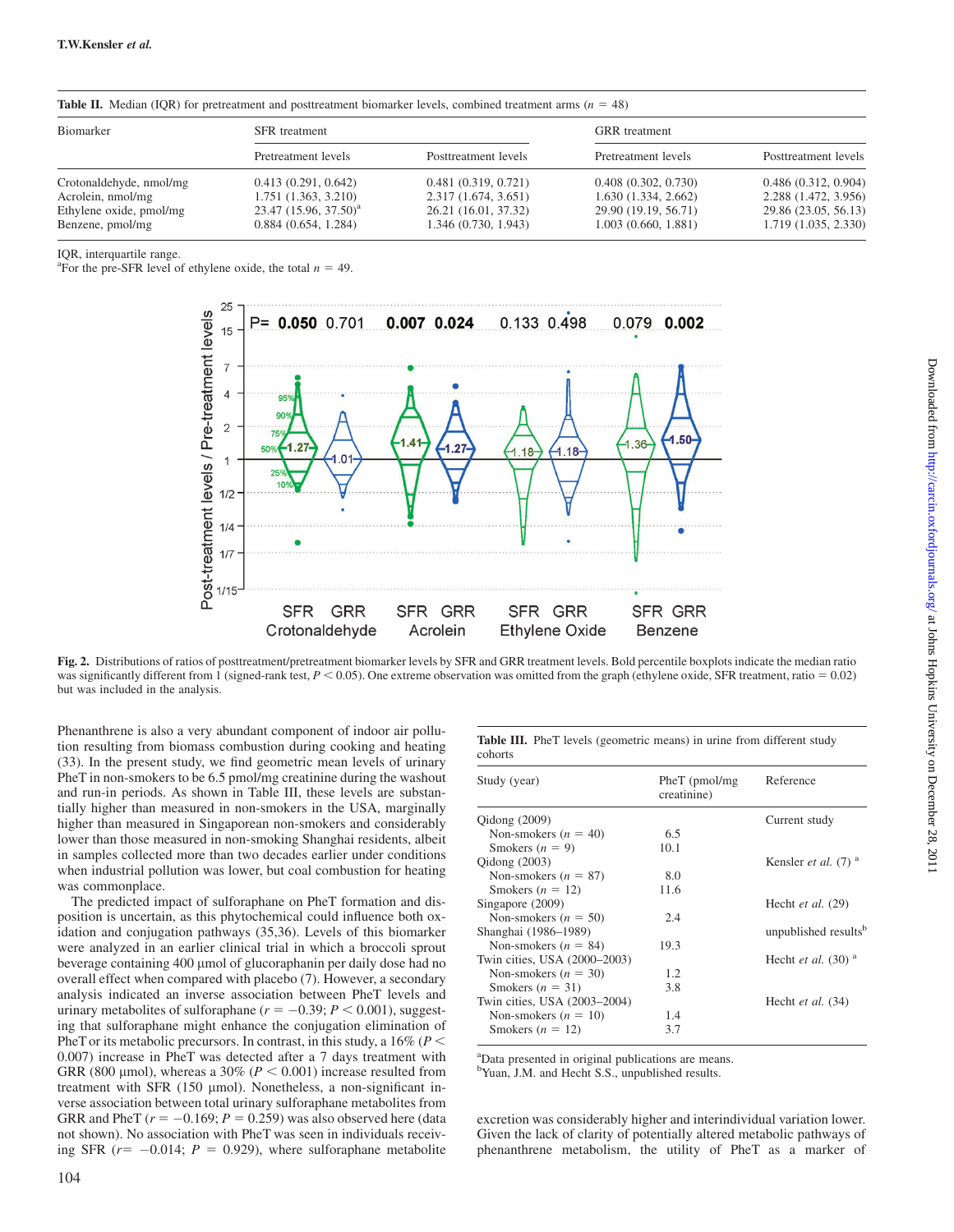## **Discussion**

Levels of outdoor air pollution in China are among the highest in the world (37). Increases in fossil fuel use in China's industry, transport and residential sectors have resulted in a steep rise in emissions. The Yangtze River Delta region, which includes Qidong in eastern Jiangsu Province, is the fastest growing economic development area in China (38). This region, which constitutes only 2% of the area of China, contributes upwards of 15% of countrywide emissions of greenhouse gases (38). In rural areas, such as He Zuo Township where this study was conducted, biomass fuel and coal are burned for cooking and heating, resulting in elevated indoor air pollution as well. Visible impact of air pollution is manifest as the Asian Brown Cloud, a haze composed of pollutants and particulates that resides over the sub-Asian continent as well as China for months on end, especially in the winter. Outdoor air pollution has been found to be associated with a wide range of adverse health outcomes, including increased mortality, increased rates of hospital admissions and exacerbation of chronic respiratory conditions along with decreased lung function (39).

There is a relative scarcity of air monitoring data in this region and precious little human biomonitoring for exposures. Biomonitoring in China has centered on PAHs and benzene, the latter an environmental carcinogen with especially high exposures in some workplace settings. PAHs, such as phenanthrene, are ubiquitous in the general environment and are released into the ambient air by tobacco smoke, vehicle exhausts and other incomplete combustion sources such as cooking stoves. Analysis of the organic extract of indoor air particles from homes in Yunnan Province, China, indicated phenanthrene to be the most abundant PAH (36). Hecht et al. (30) previously reported mean PheT levels of 1.2 pmol/mg creatinine (Table III) in nonsmokers in the USA, whereas smokers had levels of 3.8 pmol/mg. In a study conducted in He Zuo Township in the winter of 2003, we observed a modest increase in PheT levels in the 12 smokers compared with the 87 non-smokers who were in the placebo arm (11.6 versus 8.0). Although the magnitude of the difference between smokers and non-smokers is lower in Qidong than in the US study, the baseline values of the PAH biomarker are substantially higher in the non-smoking residents of Qidong compared with the US non-smokers. Thus, non-tobacco-derived sources, such as industrial, automotive and cooking emissions, seem to account for the bulk of PAH airborne exposures in this rural area adjacent to and downwind of Shanghai. Consumption of vegetables contaminated with PAHs in the fields as well as those produced by broiling meat may provide additional vectors for exposure. Lower levels of PheT (6.5 pmol/mg creatinine) were detected in the urine of non-smokers in this study conducted in the fall of 2009. Seasonal differences in levels of air pollution highest in winter, previously observed in Shanghai (40), may drive the lower levels seen in the current study. We also find in this study that the levels of mercapturic acids of acrolein, crotonaldehyde and benzene were 25, 290 and 540% higher in non-smoking, rural Qidong residents than found in non-smoking residents of Singapore (29). The levels of the benzene biomarker, SPMA, were in accord with earlier findings by Kim *et al.*  $(41)$  in a control population in Tianiin, China. No differences were seen in levels of the urinary ethylene oxide mercapturic acid. Reference values for these biomarkers in USA or European populations are limited (42,43). In addition, health effects of these ambient levels of exposure, if any, are unknown.

Effective low cost means (i.e. functional foods) to empower individuals to reduce body burden of genotoxic air pollutants may exert benefits for public health but are not to be considered as substitutes for regional and countrywide efforts to control pollution. In this study, consumption of broccoli sprout beverage led to reasonably consistent increases  $(\sim 20 \text{ to } 50\%)$  in excretion of mercapturides of acrolein, crotonaldehyde, ethylene oxide and benzene. Interestingly, increases were seen in both smokers and non-smokers indicating that level of exposure upon entry into the intervention did not have much influence

on the inductive response. However, broccoli sprout related increases in mercapturic acid excretion of the four air pollutants did not track among individual participants. That is, elevated excretion of one mercapturic acid was not linked to elevations in excretion rates for the others. This heterogeneous outcome may relate to the involvement of distinct isoforms of GSTs in the conjugation of these different substrates. Overlaid on that effect is the knowledge that 34% of the participants were null for GSTM1 alleles, whereas 51% were null for GSTT1; 29% were null for both (20). The induction of different isoforms of human GSTs in response to sulforaphane and their proportional contributions to the conjugations of the four substrates in this study are not well characterized. Considerable evidence suggests that polymorphisms in GSTM1 and GSTT1 profoundly affect the formation of SPMA from benzene (44), and to a lesser extent ethylene oxide (45). In contrast, no effects of these isoforms on acrolein conjugation have been observed (Hecht S., unpublished results).

The central question addressed in the clinical trial was to determine the bioavailability and tolerability of two preparations of beverages prepared from 3-day-old broccoli sprouts in order to administer the chemopreventive agent sulforaphane: (i) enterically generated from its cognate glucosinolate (glucoraphanin) by thioglucosidases found in the gut microflora (GRR) and (ii) prereleased when the GRR beverage was treated with myrosinase from daikon to catalyze hydrolysis of glucoraphanin to sulforaphane (SFR). The bioavailability of sulforaphane administered as SFR was far superior to GRR (20). Estimates of the area under the curves derived from the excretion patterns suggest that 70% of the administered sulforaphane in the SFR beverage was eliminated in 24 h, whereas only 5% of the administered glucoraphanin in GRR beverage was recovered as sulforaphane metabolites (20). Somewhat surprisingly, despite the higher bioavailability of sulforaphane from the SFR, there was no indication of differential efficacy of urinary mercapturic acid excretion between the two treatment arms (Figure 2). This result suggests that the 800 µmol dose of glucoraphanin yielded sufficient sulforaphane to provoke a maximal inductive response. Whether an adequate peak concentration  $(C_{\text{max}})$  or extended half-live relative to the administration of sulforaphane itself explain the equieffectiveness is not clear at this time. What has clearly been demonstrated, both in *in vitro* and animal models, is that the potential of broccoli sprout extract to upregulate cytoprotective enzymes can be completely attributed to the sulforaphane in those extracts and that no other phytochemical components contributed significantly to the induction of these enzymes (7,17). Whether other pathways affecting the metabolism of these pollutants are also modulated by the broccoli sprout beverages was not addressed in this study.

The mercapturic acids are measures of internal dose following exposures to air pollutants. As such, it is challenging and perhaps inappropriate to use them as estimates of risk. Excretion rates reflect multiple processes. These rates increase with exposure, such as seen with smoking, but are influenced (up and down) by polymorphisms in metabolizing enzymes. To control for variable exposures, reverse phase 0 studies in which microdoses of heavy isotope-labeled compounds, as has been done with deuterated phenanthrene (46), could separate effects of exposure from metabolism (47). Nonetheless, an intriguing question lies in the health impact of 20–50% increases in rates of detoxication of these air pollutants as seen with the broccoli sprout intervention. A few insights can be gleaned from animal experiments where dose–response and time series studies explore the relationships between modulation of expression of conjugating enzymes, metabolic flux of carcinogens, DNA adduct levels and cancer chemopreventive efficacy. In rats treated with the chemopreventive agent ethoxyquin, a 4-fold increase in the biliary excretion of aflatoxin–glutathione conjugate was associated with 75% reductions in DNA adducts and  $>95\%$  reductions in tumor burden following challenge with the hepatocarcinogen aflatoxin (48). In rats fed 0.02% oltipraz, hepatic GST activity increased by 50%, DNA adduct burden dropped by 40% and volume percent of preneoplastic lesions were reduced by  $>95\%$  (49). Perhaps, one can also extrapolate from the experience in Beijing in 2008 when stringent air quality control measures were implemented before and during the Olympic games. Reductions of 27–66% in atmospheric content of hydrocarbons were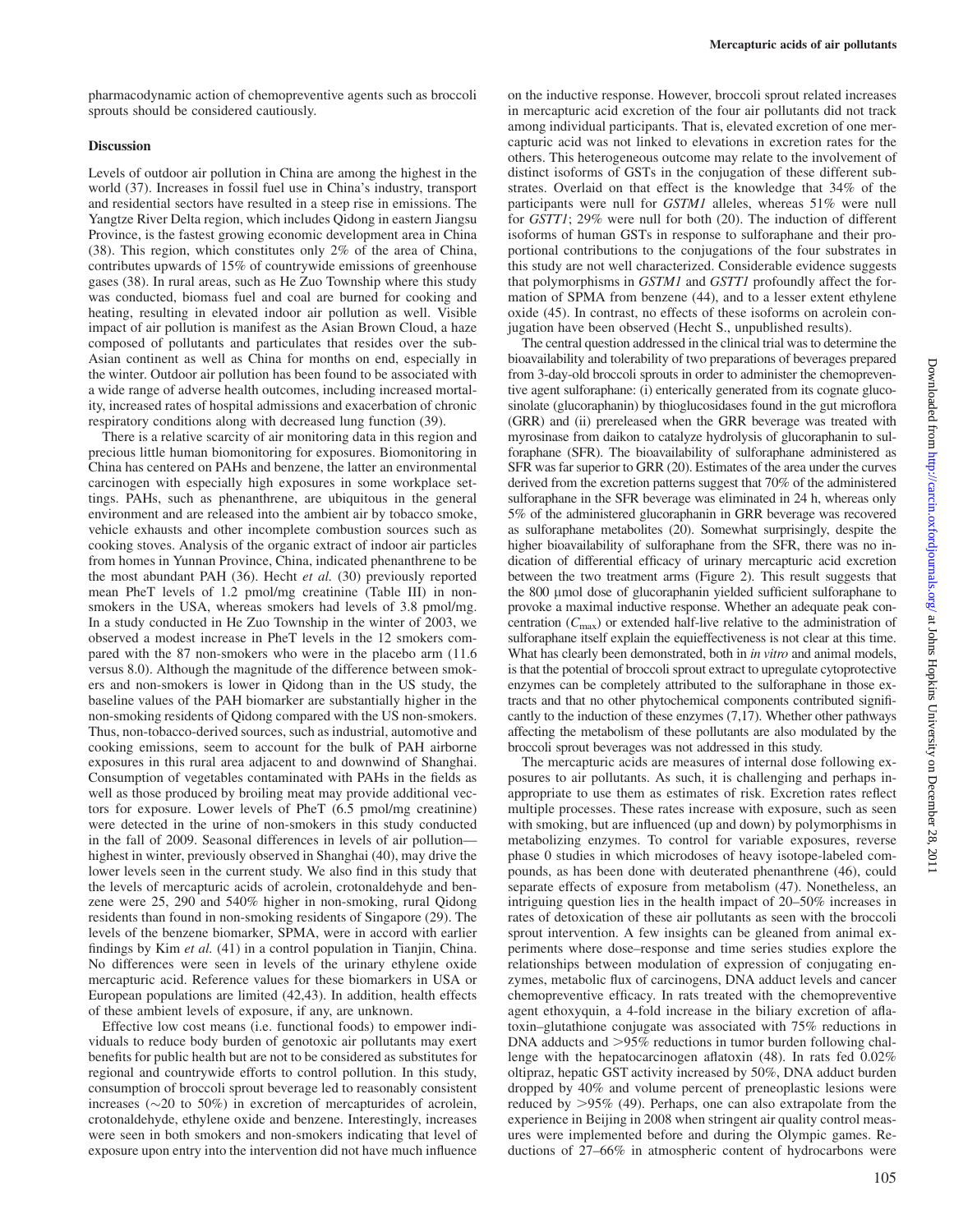reported (50); comparable reductions were measured for PAHs. Jia et al. (51) have estimated that these PAH reductions, if sustained, could contribute to a 46% reduction in cancer risk. Thus, it is reasonable to expect that seemingly modest increases in detoxication capacity, as afforded by broccoli sprouts, can lead to risk reduction in individuals and populations unavoidably exposed to environmental carcinogens.

# Supplementary material

[Supplementary Table 1](http://www.carcin.oxfordjournals.org/lookup/suppl/doi:10.1093/carcin/bgr229/-/DC1) can be found at [http://carcin.oxfordjournals.](http://carcin.oxfordjournals.org/) [org/](http://carcin.oxfordjournals.org/)

# Funding

USPHS (P01 ES006052, R01 CA93780) and Center (P30 ES003819); and the Prevent Cancer Foundation.

Conflict of Interest Statement: None declared.

# References

- 1.International Agency for Research on Cancer (IARC). (2011) Agents Classified by the IARC Monographs. Vol.100. World Health Organization, Lyon, France.
- 2.US Department of Health and Human Services. Public Health Service, National Toxicology Program. (2011) Report on Carcinogens. 12th edn <http://ntp.niehs.nih.gov/ntp/roc/twelfth/roc12.pdf>. (11 March 2011, date last accessed).
- 3.Shaughnessy,D.T. et al. (2011) Inhibition of fried meat-induced colorectal DNA damage and altered systemic genotoxicity in humans by crucifera, chlorophyllin, and yogurt. PLoS One, 6, e18707.
- 4.Hecht,S.S. et al. (1999) Effects of watercress consumption on urinary metabolites of nicotine in smokers. Cancer Epidemiol. Biomarkers Prev., 8, 907–913.
- 5.Wang,J.S. et al. (1999) Protective alterations in phase 1 and 2 metabolism of aflatoxin B1 by oltipraz in residents of Qidong, People's Republic of China. J. Natl Cancer Inst., 91, 347–354.
- 6.Egner,P.A. et al. (2001) Chlorophyllin intervention reduces aflatoxin-DNA adducts in individuals at high risk for liver cancer. Proc. Natl Acad. Sci. USA, 98, 14601–14606.
- 7.Kensler,T.W. et al. (2005) Effects of glucosinolate-rich broccoli sprouts on urinary levels of aflatoxin-DNA adducts and phenanthrene tetraols in a randomized clinical trial in He Zuo township, Qidong, People's Republic of China. Cancer Epidemiol. Biomarkers Prev., 14, 2605–2613.
- 8.Kensler,T.W. et al. (1996) Use of carcinogen-DNA and carcinogen-protein adduct biomarkers for cohort selection and as modifiable end points in chemoprevention trials. IARC Sci. Publ., 139, 237–248.
- 9.Kensler,T.W. (1997) Chemoprevention by inducers of carcinogen detoxication enzymes. Environ. Health Perspect., 105 (suppl. 4), 965–970.
- 10.Hayes,J.D. et al. (2005) Glutathione transferases. Annu. Rev. Pharmacol. Toxicol., 45, 51–88.
- 11.Fields,W.R. et al. (1999) Expression of stably transfected murine glutathione S-transferase A3-3 protects against nucleic acid alkylation and cytotoxicity by aflatoxin B1 in hamster V79 cells expressing rat cytochrome P450-2B1. Carcinogenesis, 20, 1121–1125.
- 12.Ilic,Z. et al. (2010) Glutathione-S-transferase A3 knockout mice are sensitive to acute cytotoxic and genotoxic effects of aflatoxin B1. Toxicol. Appl. Pharmacol., 242, 241–246.
- 13.Roebuck,B.D. et al. (1991) Protection against aflatoxin B1-induced hepatocarcinogenesis in F344 rats by 5-(2-pyrazinyl)-4-methyl-1,2-dithiole-3 thione (oltipraz): predictive role for short-term molecular dosimetry. Cancer Res., 51, 5501–5506.
- 14.Sparnins,V.L. et al. (1982) Enhancement of glutathione S-transferase activity of the esophagus by phenols, lactones, and benzyl isothiocyanate. Cancer Res., 42, 1205–1207.
- 15.Wattenberg,L.W. (1983) Inhibition of neoplasia by minor dietary constituents. Cancer Res., 43, 2448s–2453s.
- 16.Pantuck,E.J. et al. (1984) Effect of brussels sprouts and cabbage on drug conjugation. Clin. Pharmacol. Ther., 35, 161–169.
- 17.Zhang,Y. et al. (1994) Anticarcinogenic activities of sulforaphane and structurally related synthetic norbornyl isothiocyanates. Proc. Natl Acad. Sci. USA, 91, 3147–3150.
- 18.Fahey,J.W. et al. (2002) Sulforaphane inhibits extracellular, intracellular, and antibiotic-resistant strains of Helicobacter pylori and prevents benzo- [a]pyrene-induced stomach tumors. Proc. Natl Acad. Sci. USA, 99, 7610– 7615.
- 19.Zhang,Y. et al. (1992) A major inducer of anticarcinogenic protective enzymes from broccoli: isolation and elucidation of structure. Proc. Natl Acad. Sci. USA, 89, 2399–2403.
- 20.Egner,P.A. et al. (2011) Bioavailability of sulforaphane from two broccoli sprout beverages: results of a short-term, cross-over clinical trial in Qidong, China. Cancer Prev. Res., 4, 384–395.
- 21. Stevens, J.F. et al. (2008) Acrolein: sources, metabolism, and biomolecular interactions relevant to human health and disease. Mol. Nutr. Food Res., 52, 7–25.
- 22. van Welie, R.T. et al. (1992) Mercapturic acids, protein adducts, and DNA adducts as biomarkers of electrophilic chemicals. Crit. Rev. Toxicol., 22, 271–306.
- 23.Kim,S. et al. (2006) Using urinary biomarkers to elucidate dose-related patterns of human benzene metabolism. Carcinogenesis, 27, 772–781.
- 24. Carmella, S.G. et al. (2009) Effects of smoking cessation on eight urinary tobacco carcinogen and toxicant biomarkers. Chem. Res. Toxicol., 22, 734–741.
- 25.Health Effects Institute. (2010) Outdoor Air Pollution and Health in the Developing Countries of Asia: A Comprehensive Review. Health Effects Institute, Boston, MA.
- 26.Wade,K.L. et al. (2007) Improved hydrophilic interaction chromatrography method for the identification and quantification of glucosinolates. J. Chromatogr. A, 1154, 469-472.
- 27. Ye, L. et al. (2002) Quantitative determination of dithiocarbamates in human plasma, serum, erythrocytes and urine: pharmacokinetics of broccoli sprout isothiocyanates in humans. Clin. Chim. Acta, 316, 43–53.
- 28.Tang,L. et al. (2006) Potent activation of mitochondria-mediated apoptosis and arrest in S and M phases of cancer cells by a broccoli sprout extract. Mol. Cancer Ther., 5, 935–944.
- 29.Hecht,S.S. et al. (2010) Elevated levels of volatile organic carcinogen and toxicant biomarkers in Chinese women who regularly cook at home. Cancer Epidemiol. Biomarkers Prev., 19, 1185–1192.
- 30.Hecht,S.S. et al. (2003) r-1, t-2,3, c-4-Tetrahydroxy-1,2,3,4-tetrahydrophenanthrene in human urine: a potential biomarker for assessing polycyclic aromatic hydrocarbon metabolic activation. Cancer Epidemiol. Biomarkers Prev., 12, 1501–1508.
- 31.Cooper,C.S. et al. (1983) The metabolism and activation of benzo[a]pyrene. Prog. Drug Metab., 7, 295–396.
- 32.Conney,A.H. et al. (1994) Studies on the metabolism of benzo[a]pyrene and dose-dependent differences in the mutagenic profile of its ultimate carcinogenic metabolite. Drug Metab. Rev., 26, 125–163.
- 33.Mumford,J.L. et al. (1987) Lung cancer and indoor air pollution in Xuan Wei, China. Science, 235, 217–220.
- 34.Hecht,S.S. et al. (2005) Longitudinal study of urinary phenanthrene metabolite ratios: effect of smoking on the diol epoxide pathway. Cancer Epidemiol. Biomarkers Prev., 14, 2969–2974.
- 35.Gross-Steinmeyer,K. et al. (2010) Sulforaphane- and phenethyl isothiocyanate-induced inhibition of aflatoxin B1-mediated genotoxicity in human hepatocytes: role of GSTM1 genotype and CYP3A4 expression. Toxicol. Sci., 116, 422–432.
- 36.Cornblatt,B.S. et al. (2007) Preclinical and clinical evaluation of sulforaphane for chemoprevention in the breast. Carcinogenesis, 28, 1485–1490.
- 37.Chen,B. et al. (2004) Exposures and health outcomes from outdoor air pollutants in China. Toxicology, 198, 291–300.
- 38.Zhou,Y. et al. (2010) Risk-based prioritization among air pollution control strategies in the Yangtze River Delta, China. Environ. Health Perspect., 118, 1204–1210.
- 39.Samet,J. et al. (2007) Health effects associated with exposure to ambient air pollution. J. Toxicol. Environ. Health A, 70, 227–242.
- 40.Kan,H. et al. (2010) Part 1. A time-series study of ambient air pollution and daily mortality in Shanghai, China. Res. Rep. Health Eff. Inst., 154, 17–78.
- 41.Kim,S. et al. (2007) Genetic polymorphisms and benzene metabolism in humans exposed to a wide range of air concentrations. Pharmacogenet. Genomics, 17, 789–801.
- 42.Ding,Y.S. et al. (2009) Simultaneous determination of six mercapturic acid metabolites of volatile organic compounds in human urine. Chem. Res. Toxicol., 22, 1018–1025.
- 43. Hecht, S.S. et al. (2010) Applying tobacco carcinogen and toxicant biomarkers in product regulation and cancer prevention. Chem. Res. Toxicol, 23, 1001–1008.
- 44.Qu,Q. et al. (2005) Biomarkers of benzene: urinary metabolites in relation to individual genotype and personal exposure. Chem. Biol. Interact., 153- 154, 85–95.